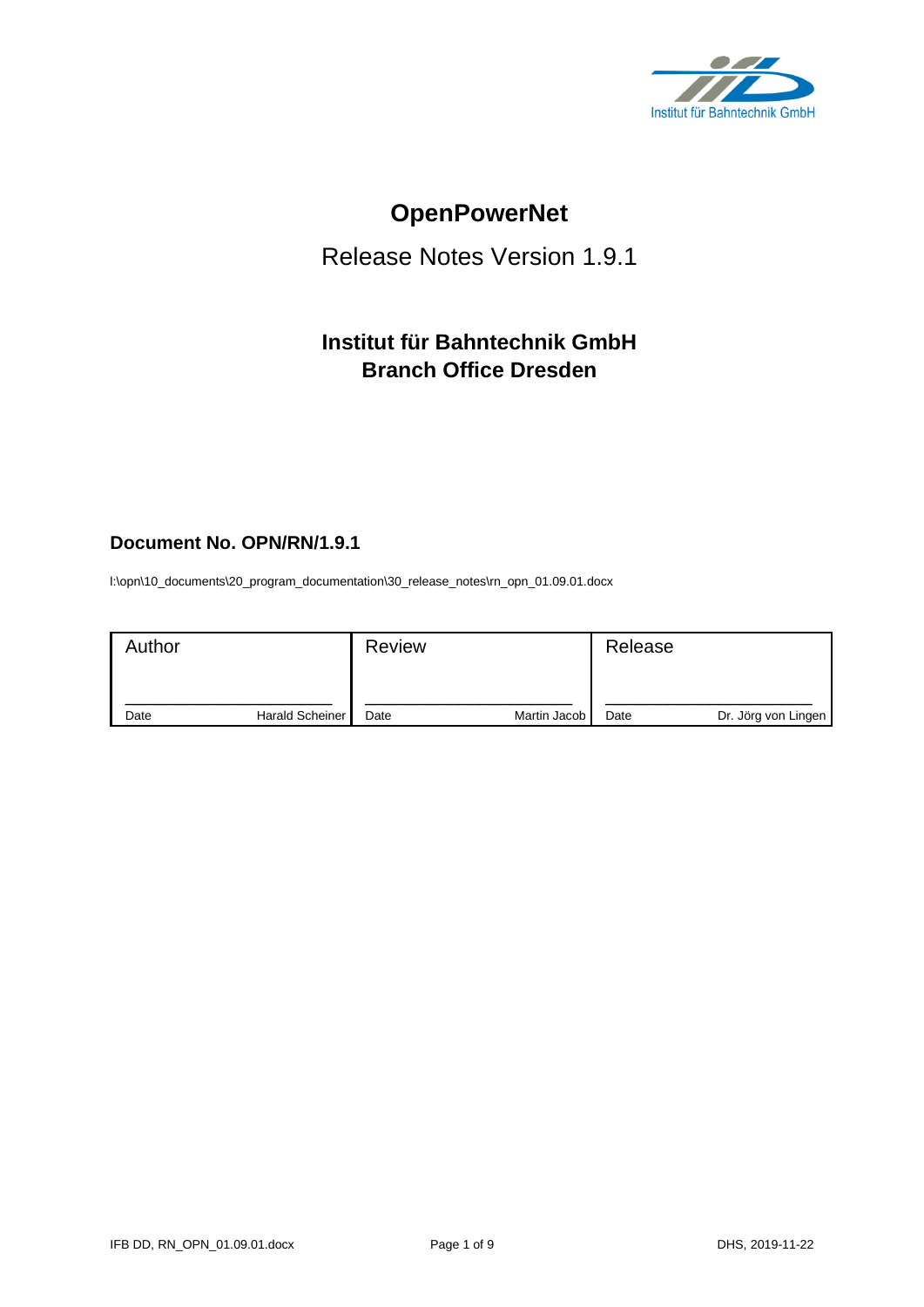#### **1 Introduction**

#### **1.1 Overview**

The purpose of this document is to describe the changes and the status of OpenPowerNet version 1.9.1. The document contains:

- o List of delivered files on DVD,
- o Description of the main functionality,
- o Any restrictions known,
- o List of corresponding documentation and
- o Known issues.

#### **1.2 Configuration**

See document Installation Instruction version 1.9.1 for required third-party software versions.

#### **1.3 Acronyms and abbreviations**

The following abbreviations are used within this document.

| <b>Abbreviation</b> | <b>Description</b>                |
|---------------------|-----------------------------------|
| 2AC                 | 2 Phase AC                        |
| <b>AC</b>           | <b>Alternating Current</b>        |
| <b>ATM</b>          | <b>Advance Train Module</b>       |
| <b>DC</b>           | <b>Direct Current</b>             |
| <b>DVD</b>          | <b>Digital Versatile Disk</b>     |
| <b>EFE</b>          | <b>Engine File Editor</b>         |
| <b>GUI</b>          | <b>Graphical User Interface</b>   |
| <b>NMMV</b>         | Network Model Microscopic Viewer  |
| <b>OCS</b>          | <b>Overhead Catenary System</b>   |
| <b>ODBC</b>         | <b>Open Database Connectivity</b> |
| <b>OPN</b>          | <b>OpenPowerNet</b>               |
| <b>OT</b>           | OpenTrack                         |
| <b>PDF</b>          | <b>Portable Document Format</b>   |
| <b>PSC</b>          | <b>Power Supply Calculation</b>   |
| SoC                 | State of Charge                   |
| <b>VLD</b>          | <b>Voltage Limiting Device</b>    |
| <b>XML</b>          | Extensible Markup Language        |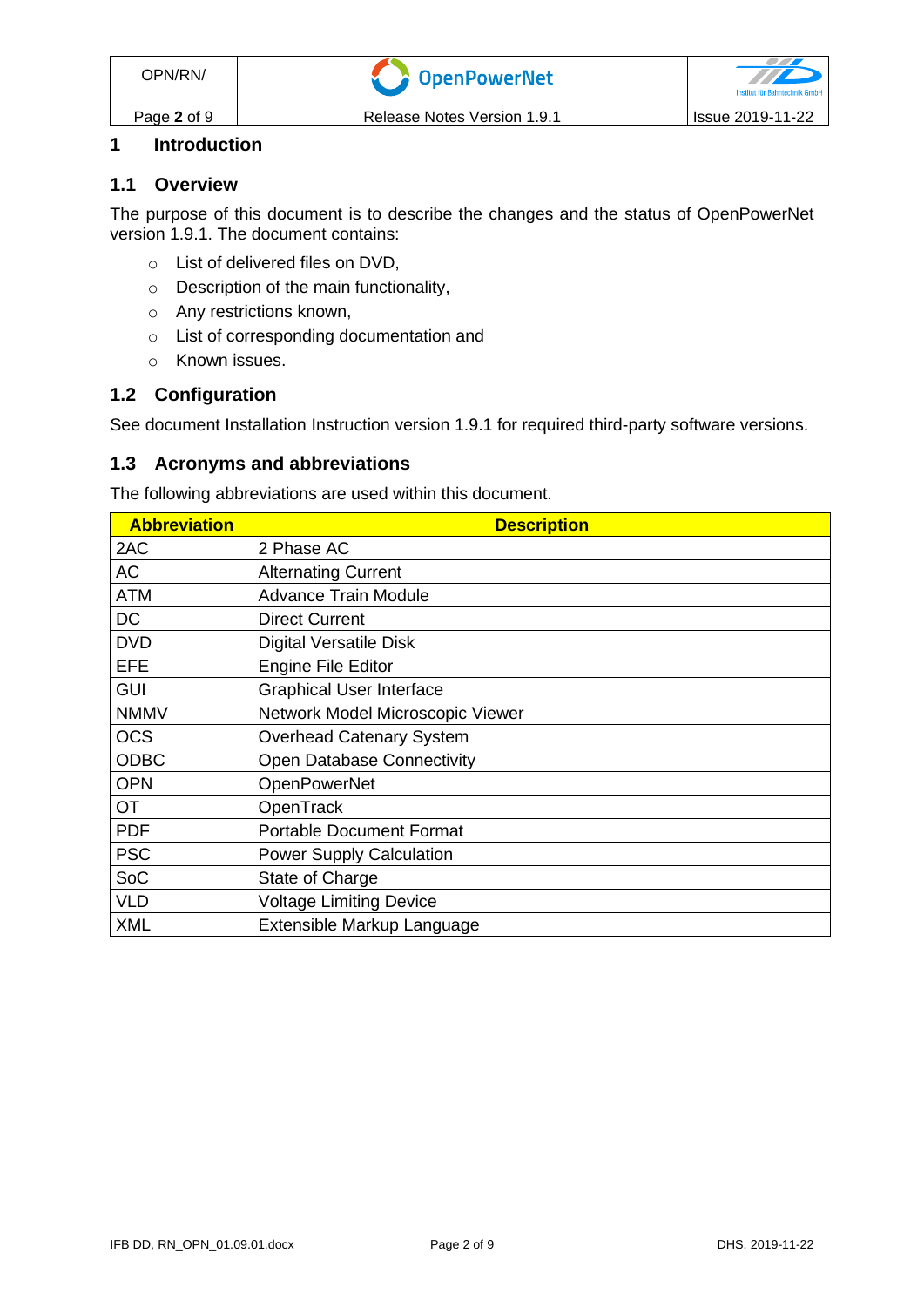| OPN/RN/                       | OpenPowerNet                | TTD<br>Institut für Bahntechnik GmbH |  |  |
|-------------------------------|-----------------------------|--------------------------------------|--|--|
| Page 3 of 9                   | Release Notes Version 1.9.1 | Issue 2019-11-22                     |  |  |
| List of files on DVD delivery |                             |                                      |  |  |

OPN InstallationInstruction 1.9.1.pdf OPN\_ModellingCheckList\_1.9.0.pdf OPN\_ReleaseNotes\_1.9.1.pdf OPN\_UserManual\_1.9.0.pdf OpenPowerNet\my.ini OpenPowerNet\createUser.bat OpenPowerNet\OpenPowerNet-1.9.1.zip OpenTrack\OpenTrack.V\_1.10.2019-10-30.Ar19kU.zip ThirdPartyPrograms\ required by OpenPowerNet, see Installation Instructions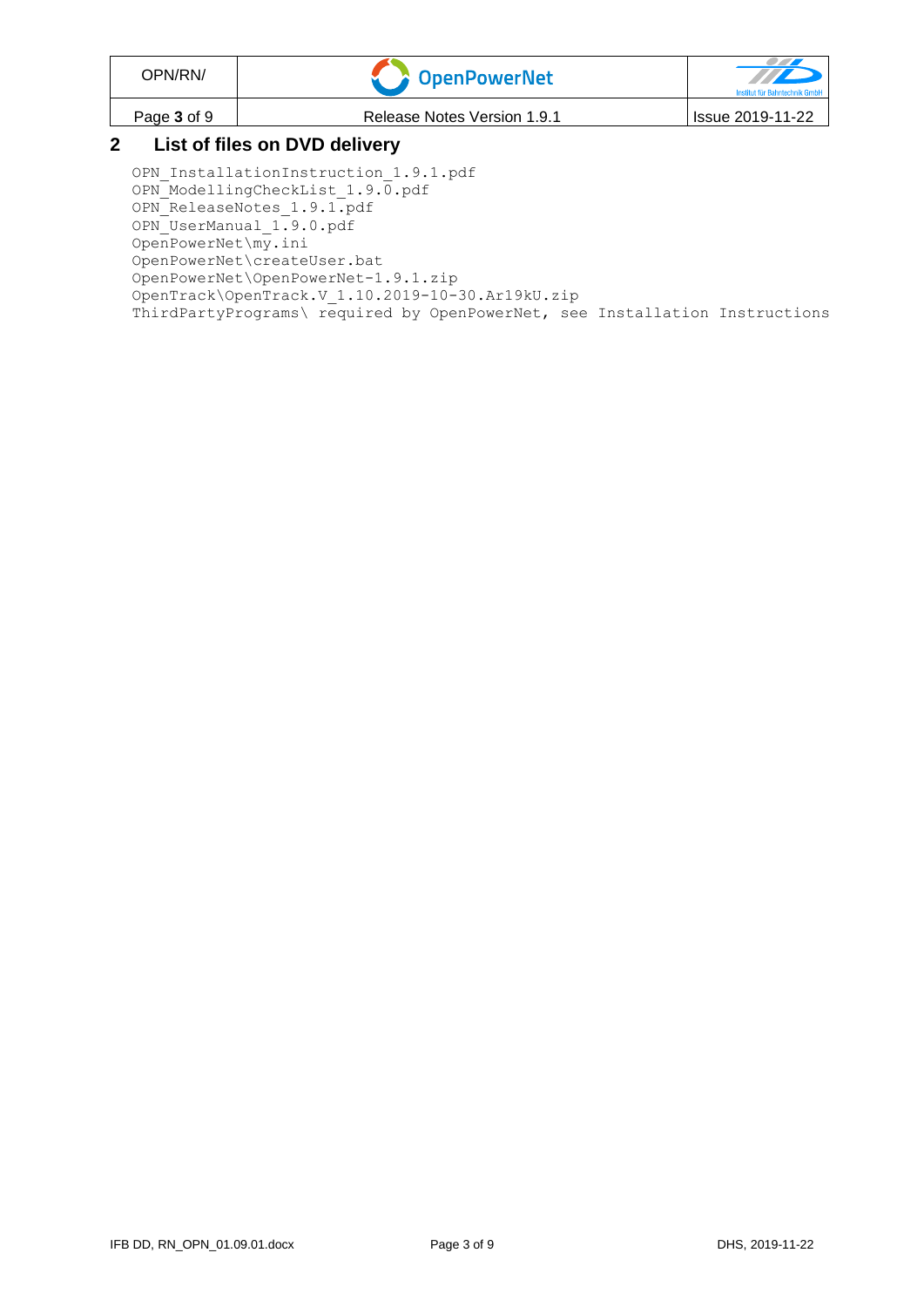| OPN/RN/     | <b>T</b> OpenPowerNet       |                         |
|-------------|-----------------------------|-------------------------|
| Page 4 of 9 | Release Notes Version 1.9.1 | <b>Issue 2019-11-22</b> |

#### **3 Main functionality**

OpenPowerNet version 1.9.1 has the following main functionality:

- Calculation of AC, 2AC and DC power supply system,
- Calculation of magnetic coupling of conductors is done internally,
- Possible electrical network configurations include, but are not limited to:
	- o Highspeed railway,
	- o Freight railway,
	- $\circ$  Metro systems with OCS or 3<sup>rd</sup>/4<sup>th</sup> rail,
	- o Monorail systems,
	- o Tram networks,
	- o Trolleybus networks,
	- o Battery buses with charging station.
- AC / 2AC power supply models:
	- o Transformer,
	- o Converter (SFC),
	- o Auto transformer,
	- o Booster transformer,
- DC power supply models:
	- o Rectifier/Inverter,
- Stationary energy storage for stabilisation of line voltage and energy saving,
- Voltage limiting device model to limit the touch voltage,
- Calculation of tractive effort with retroactive effect to the railway operation simulator OpenTrack,
- Consideration of regenerative braking,
- Consideration of tractive and braking current limitation,
- Consideration of power factor at vehicle pantograph,
- Calculation of electrical engines with single or multiple propulsion systems,
- Division of power consumption for multiple train operating companies,
- Evaluation of engine energy storage charging from regenerative braking and/or catenary,
- Evaluation of catenary-free operation,
- Consideration of coasting behaviour of the courses,
- Consideration of changing train mass at station stops,
- Calculation of short circuit currents,
- Quick evaluation of network structure using constant current engine model,
- Visualisation of results using prepared Excel-Files and
- Visualisation of results using the automated analysis of the Analysis Tool generating Excel and PDF files for:
	- o Minimum pantograph voltage,
	- o Maximum touch voltage,
	- o Maximum leakage current,
	- o Substation: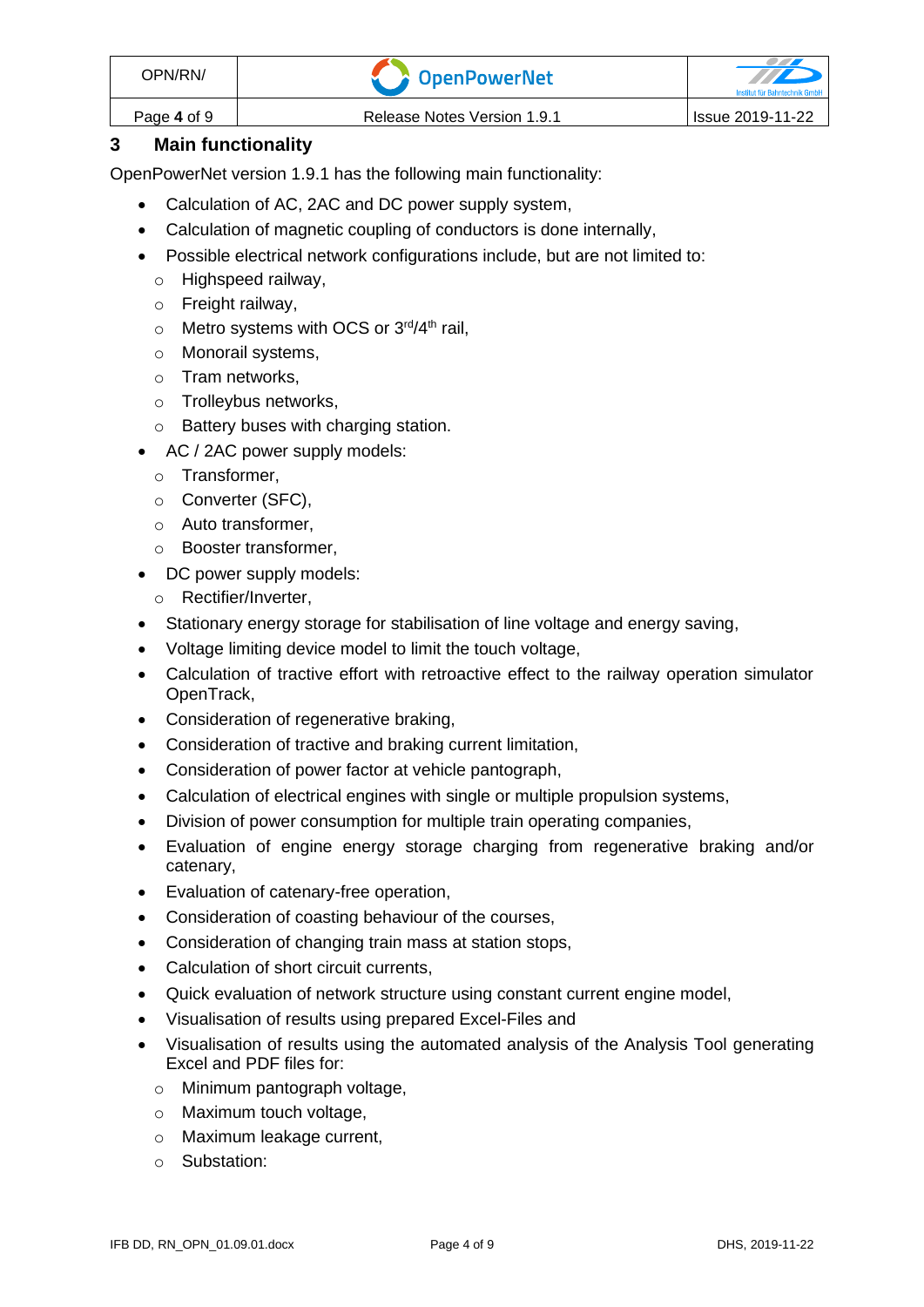| OPN/RN/     | <b>COPENDATE:</b>                                      | TTD<br>Institut für Bahntechnik GmbH |
|-------------|--------------------------------------------------------|--------------------------------------|
| Page 5 of 9 | Release Notes Version 1.9.1                            | Issue 2019-11-22                     |
|             | Feeder current versus time and as TRLPC <sup>1</sup> , |                                      |

- <span id="page-4-0"></span>■ Busbar voltage versus time,
- Power (P,Q,S) versus time and as TRLPC for input, output and total (per substation and total of all substations of a network),
- Power factor versus time,
- o Magnetic Field as flux density (B-field) and field strength (H-field),
- $\circ$  [C](#page-4-0)onductor and connector current versus time and as TRLPC<sup>1</sup>,
- $\circ$  Voltage versus time and as TRLPC<sup>[1](#page-4-0)</sup>,
- o Energy overview,
- o Vehicle specific charts,
- o Vehicle specific overview

<sup>1</sup> The **T**ime-**R**ated **L**oad **P**eriods **C**urve (TRLPC) shows the maximum or minimum of a set of varying window-size averages where the window time duration is defined by the x-axis value.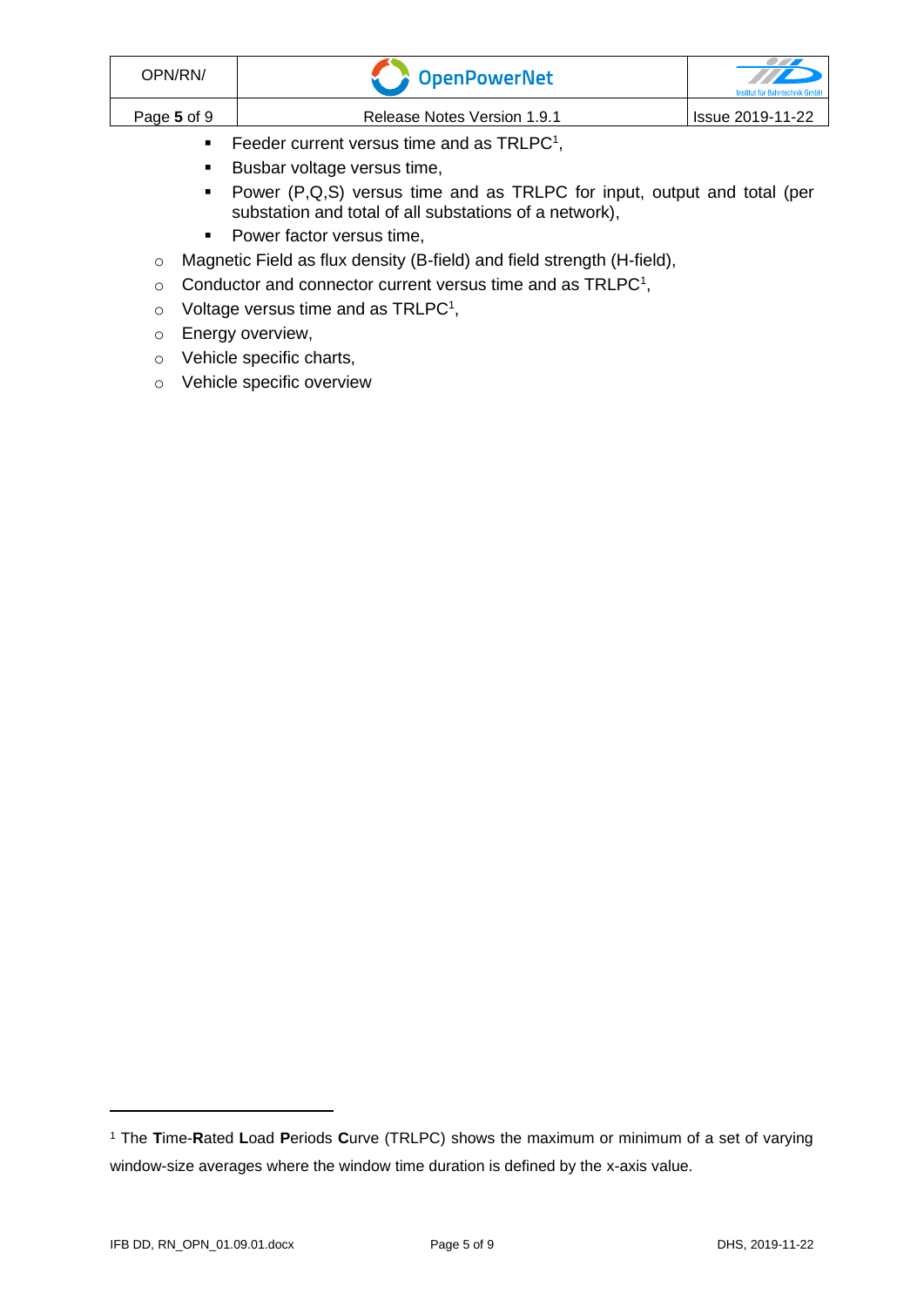#### **4 Changes**

#### **4.1 Version 1.9.1 vs. 1.9.0**

#### **4.1.1 Bugfixes**

- NMMV
	- $\circ$  Loading a project file that includes a substation without any power supply (e.g. switch station) would result in an empty NMMV tab.

#### **4.2 Version 1.9.0 vs. 1.8.1**

#### **4.2.1 Improved user experience**

- General
	- o The Project-File will now be validated against its schema before loading it into the viewer or simulation. This will improve early detection of input errors and make sure that the Project-File is compatible to the current version of OPN.
	- $\circ$  Performance improvements with the interface to OpenTrack and connection to the license dongle.
- GUI
	- $\circ$  When starting the OPN simulation server using the button or context menu and the attribute "databaseSchema" is used in the selected project file, the dialogue "Create new OpenPowerNet database" will appear automatically to allow the user to create the desired database schema. If there is a schema with the same name already, the user will be prompted to either delete the previous data or keep the data and add the new data behind. It is recommended to write each simulation to a separate database.
	- o Added a context menu entry for folders in the Project Explorer that will allow setting the particular folder as output directory for the Automatic Analysis Tool.
	- o The link to the Automatic Analysis output folder, that will be created next to the particular Selection-File when starting the output creation, will now be named based on the name of the Selection-File followed by the actual folder name in brackets. Example: Selection-File-Name(projectID -yymmdd-hhmm)
	- o The Excel executable path in the Analysis preferences should now be found automatically.
	- o The default data storage type for Analysis will now be SSD. Please make sure to change this to HDD, if you still use one, to omit a performance hit.
	- o UTF-8 will be set as default text file encoding now.
- NMMV
	- $\circ$  Added a reload button to NMMV that will allow to reload and redraw the network model after the Project-File has been modified. There is no need to close and reopen the viewer tab anymore.

#### **4.2.2 Changes to OpenTrack-OpenPowerNet interface**

Starting from OpenTrack 1.9.5.2019-04-08, the cosimulation interface has changed slightly. OpenTrack will not wait anymore to receive the ready4Simulation request from OpenPowerNet. If a newer OT is used together with an older OPN, the OT host and port settings in OPN should be changed to use OPN server host and port as destination to prevent error messages. If an older OT is used together with a newer OPN, it might be necessary to press pause and start in the OT simulation controller.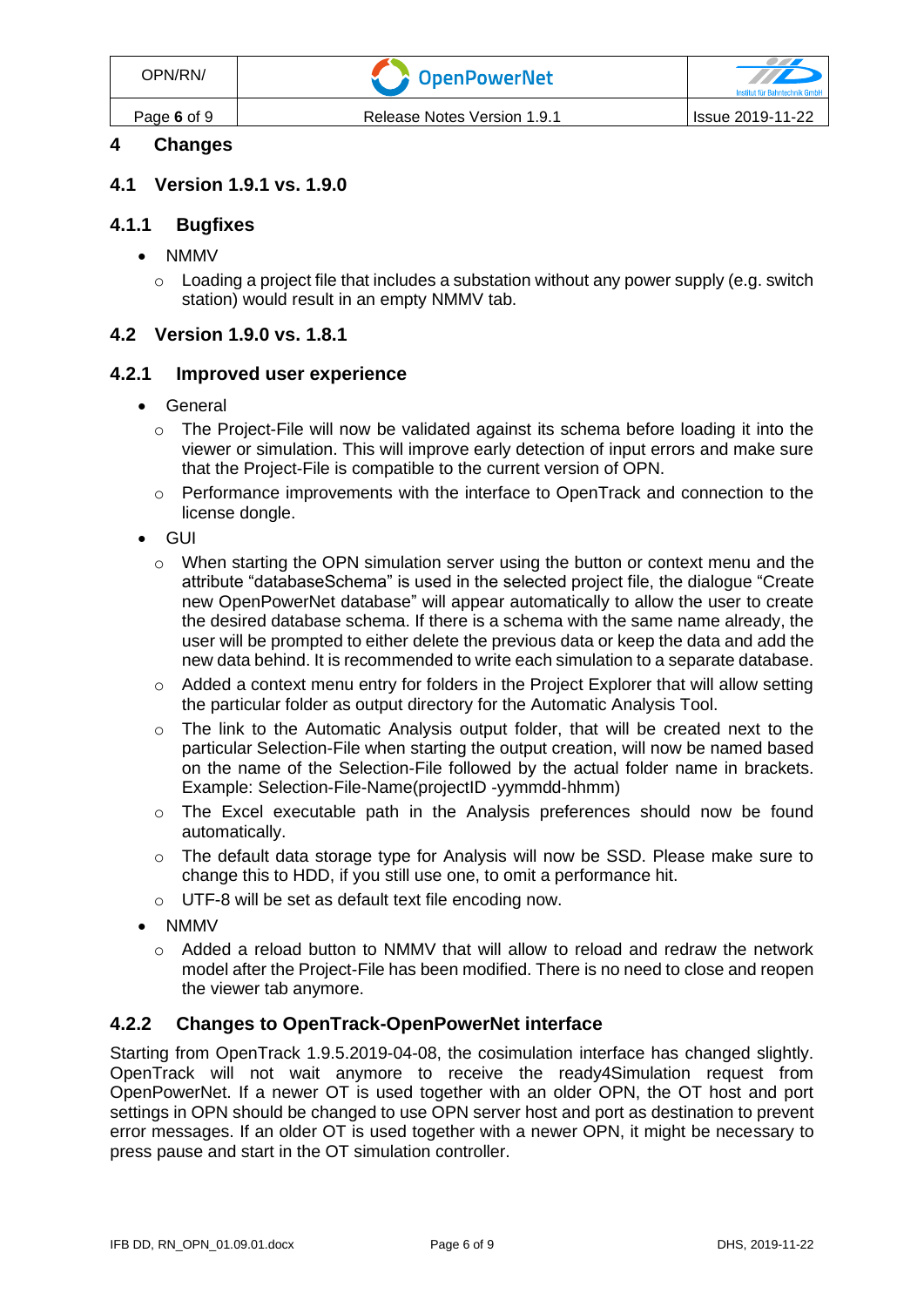| OPN/RN/     | <b>COPENDITY</b> OpenPowerNet | $\mathbb{Z}$<br>Institut für Bahntechnik GmbH |
|-------------|-------------------------------|-----------------------------------------------|
| Page 7 of 9 | Release Notes Version 1.9.1   | <b>Issue 2019-11-22</b>                       |

The change should improve stability of the communication during simulation start and makes the reverse connection from OPN to OT obsolete.

OpenPowerNet 1.9.1 is released together with OpenTrack version 1.10 (2019-10-30).

#### **4.2.3 Bugfixes**

- General
	- $\circ$  If parsing of project files failed, the next simulation runs within the same OPN Server instance could fail too, although the files were fixed.
- PSC
	- $\circ$  The results for an almost overloaded power supply system were not reproduceable for multiple timesteps with identical effort requests as the initial current angle at engine pantograph was taken from the last simulation timestep. Furthermore, the initial engine current value was calculated based on the nominal voltage of the network. The initial engine current value and angle are now calculated based on an additional no-load network calculation at the beginning of each timestep. The fix causes slightly different results within the defined tolerances and a different number of iteration steps.
	- o A power supply will not be considered anymore during evaluation of wire use (power supply indication) if one of the connectors to OCS or rails busbar has an open switch. This prevents some unnecessary iteration attempts that would ultimately fail.
	- o When a constant voltage engine was powered off inside an actual network with power supply, an iteration failure would occur.
- NMMV
	- $\circ$  The wire use was not evaluated after shifting switch as defined in the optional switch state file. This could lead to wrong display of available power supply.
	- o Cancelling model open/reload wizard would open an empty editor.
- Analysis
	- $\circ$  Add another index to database table enginedata to fix bad performance of output creation for U\_Panto with Automatic Analysis. The database schema version has changed to version 22.
	- $\circ$  Output for lines: The conductor current sum output was missing the value for the last conductor section if min/max positions were limited in the selection. It was instead mapped to km 0+000.
	- o Substation and energy overview: No-load losses were missing in "Losses in traction power supplies" and "Total energy at national power grid" for TwoWindingTrafo and ThreeWindingTrafo.

#### **5 Known restrictions**

OpenPowerNet is tested with OpenTrack version 1.10 (2019-10-30) and should only be used with this version.

OpenPowerNet is a single user application. It is not tested to use the same database for multiple users at the same time.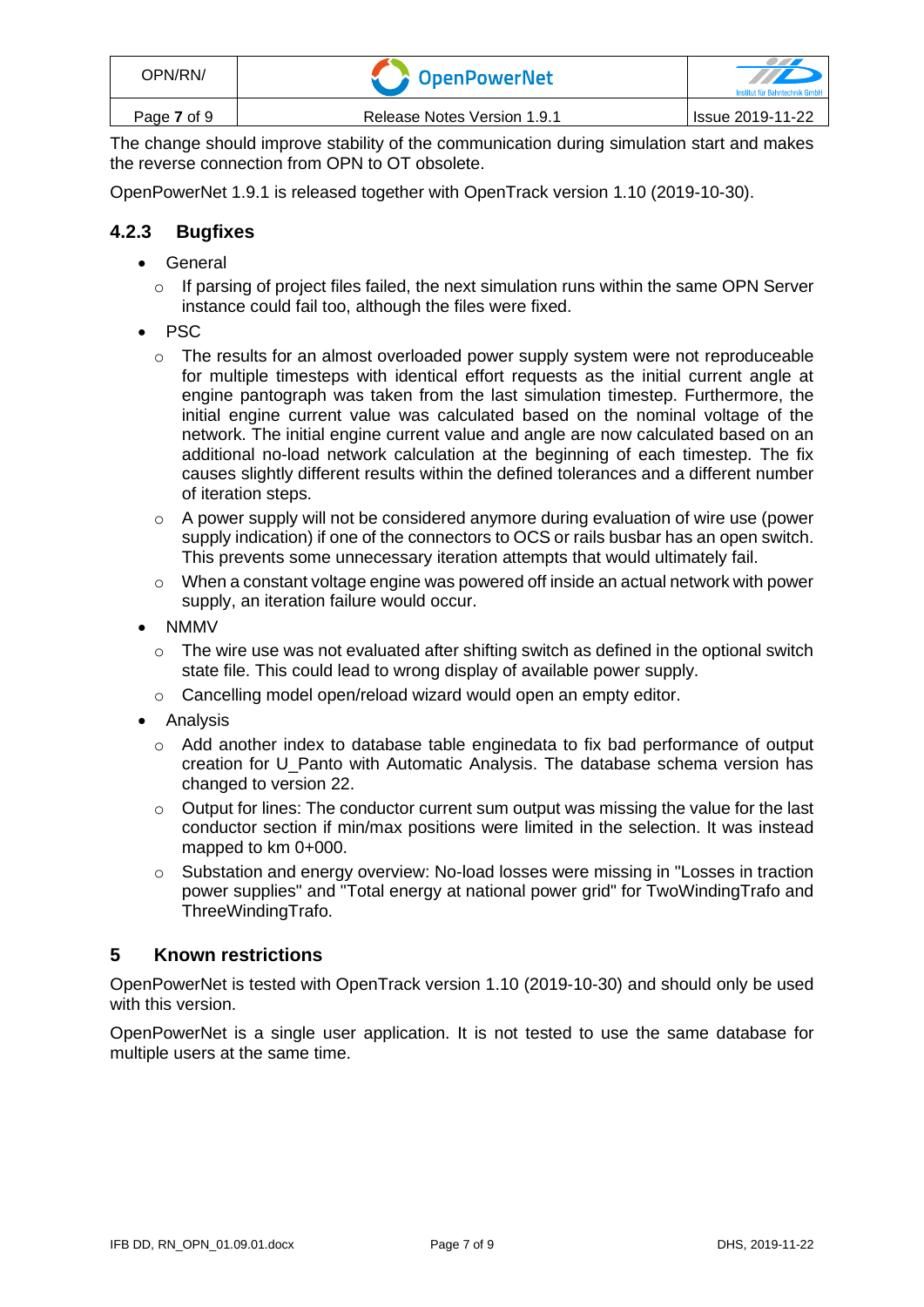| OPN/RN/     | <b>T</b> OpenPowerNet       | Institut für Bahntechnik Gmb |
|-------------|-----------------------------|------------------------------|
| Page 8 of 9 | Release Notes Version 1.9.1 | Issue 2019-11-22             |

## **6 Version of corresponding documentation**

The following table lists the version of the documents related to OpenPowerNet 1.9.1.

| <b>Document</b>          | <b>Version</b> |
|--------------------------|----------------|
| Installation Instruction | 1.9.1          |
| User Manual              | 1.9.0          |